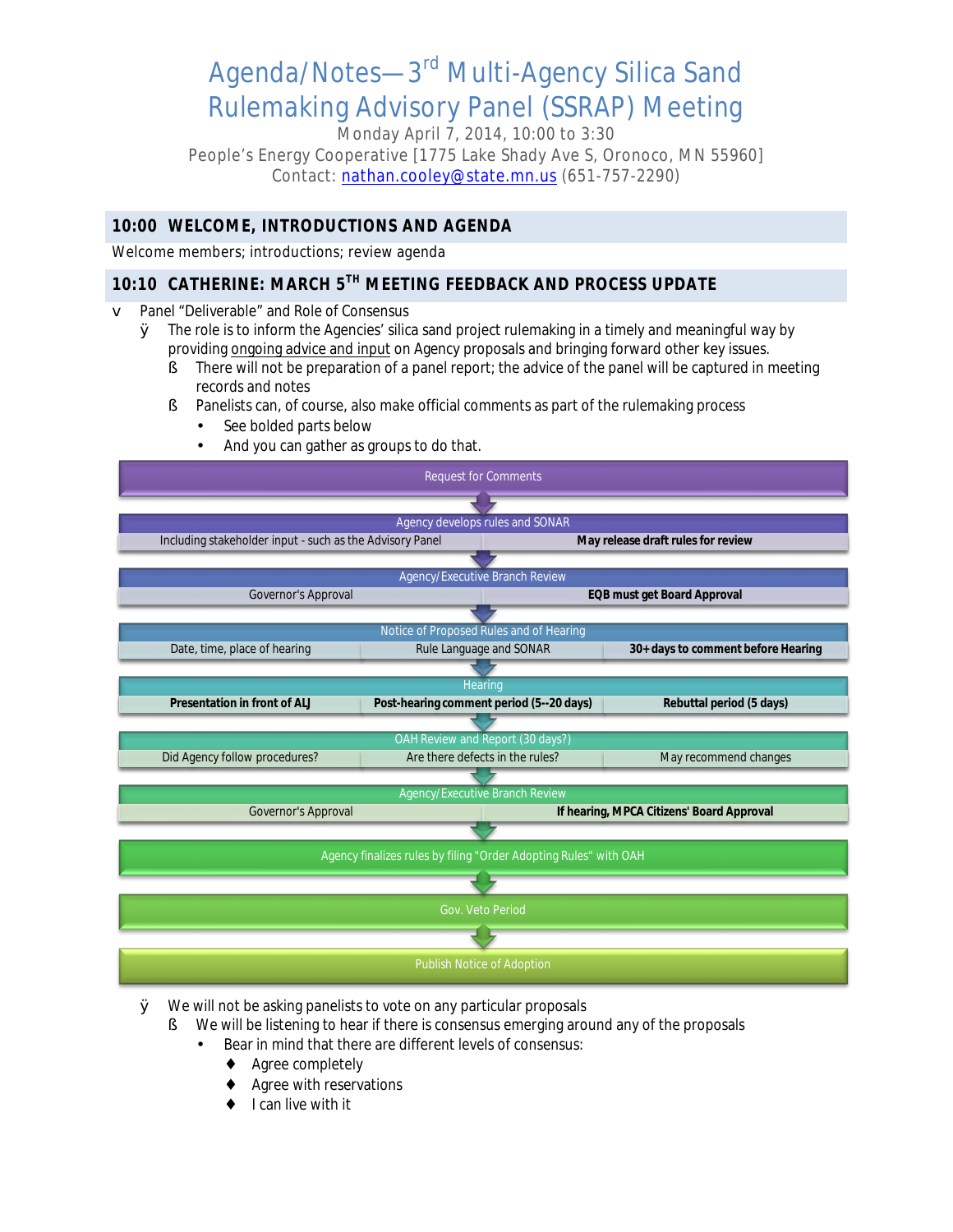- I am not entirely in agreement, but will trust the wisdom of the group
- We hope the rules that ultimately result from this process are ones that everyone can live with and not actively oppose

#### v Process Moving Forward

- Ø April Meeting EQB overview and discussion of interests
- Ø May Meeting DNR Reclamation overview and discussion of interests
- **Ø** Topics to be Scheduled
	- **§** MPCA water permitting basic overview and potential rules related to silica sand water permitting
	- § Discussion of definitions of silica sand and silica sand projects that are in the legislation and their use in rulemaking
- Ø Summer Agencies will present conceptual overviews of rule contents § Example
- Ø End of Summer
	- **§** Review of conceptual overviews and public input at an EQB meeting
- Ø Fall
	- **§** Presentations of more defined rule proposals
	- § Level of definition may vary based on agency capacity

#### **10:30 POSTING MEETING SUMMARY FROM MARCH 5TH, 2014**

March 5<sup>th</sup> meeting summary/WebEx record were approved for posting to the web

#### **10:40 KATE, ENVIRONMENTAL QUALITY BOARD (EQB): ENVIRONMENTAL REVIEW**

**Goal:** Understand basics of environmental review – what is its purpose, what are different kinds of environmental review

#### **11:45 LUNCH**

#### **12:30 KATE, ERIK (EQB): ENVIRONMENTAL REVIEW 101 (CONTINUED)**

**Goal:** Understand basics of environmental review – what is its purpose, what are different kinds of environmental review; also, describe scope of legislative rulemaking direction

#### **1:30 SEEK PANEL INTERESTS AROUND ENVIRONMENTAL REVIEW**

**Interest identification exercise**: Panelists to consider their answers to "What, for you, are the key interests to consider as we address environmental review for silica sand facilities in Minnesota?"

#### **2:00 REGROUP, GATHER AND GROUP INTERESTS**

**Goal:** Gather and group interests on white board

**Notes:**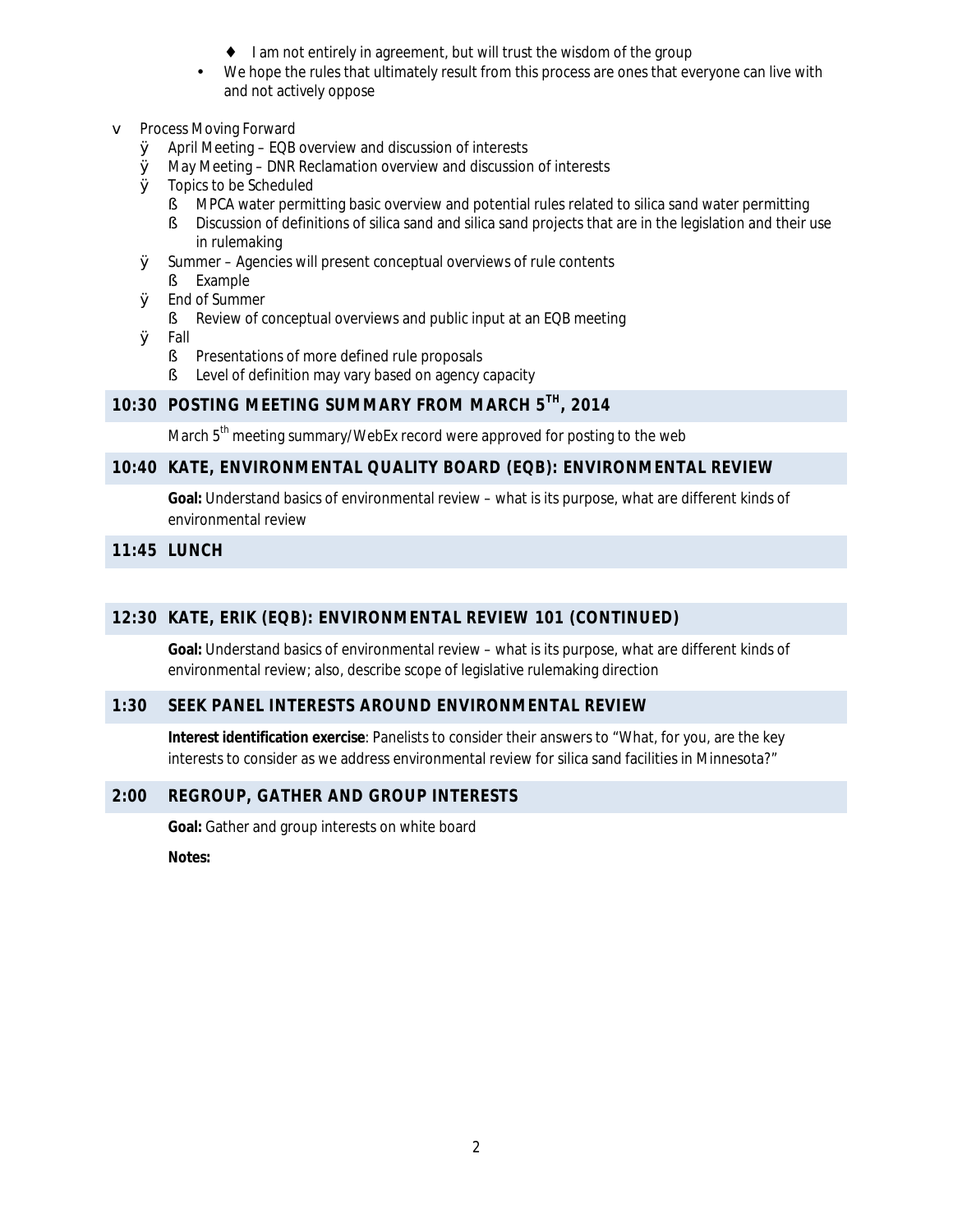

#### Environmental Review

- Disconnect between what is reviewed and what ends up in the permit.
- Suggestion that the AG appoint someone to help RGUs with legal review ÷,
- Similar petition process as for an EAW allow people to petition an RGU to access the technical advisory team; give citizens a way to engage
- Circulate information about how that process works
- Possible petition process for changing an RGU
- How do you deal with it when the impacts are regional/global (e.g. global warming) rather than within Minnesota?
- Potential for multiple LGUs as RGU does this need to somehow get resolved or a procedure for reviewing it? Without a petition to EQB or way to move the review.
- Traffic impacts and competing RGUs MnDOT? Trucks crossing county boundaries. Arbitration or agreement between the two for consistency.
- Have we used the new additional requirements for EAW (from legislation) been used yet? If not, how do we know if they are the right ones?
- Proposed mitigation should be completed and enforced EAW should be more clearly and always linked to permit; or there is a rationale for why not.
- Jurisdiction overlapping conditions are confusing; right people enforcing the right things
- European style burden of proof proposer needs to show it is safe rather than others showing it is not; proposer held reasonably responsible
- Scope as charged by legislature, this is not going to be the tool for evry problem with a mine
- Tools from EQB may need some review and changing for instance, multiple monitors at the same location is not useful
- Better mandatory thresholds that consistently trigger review regardless of who is at the table; less than 40 acres
- State and region coordinate state involvement in enforcement, even if not RGU
- Historical and cultural environment not just natural resources
- More restrictions in more fragile or special environments
- No chemicals in the water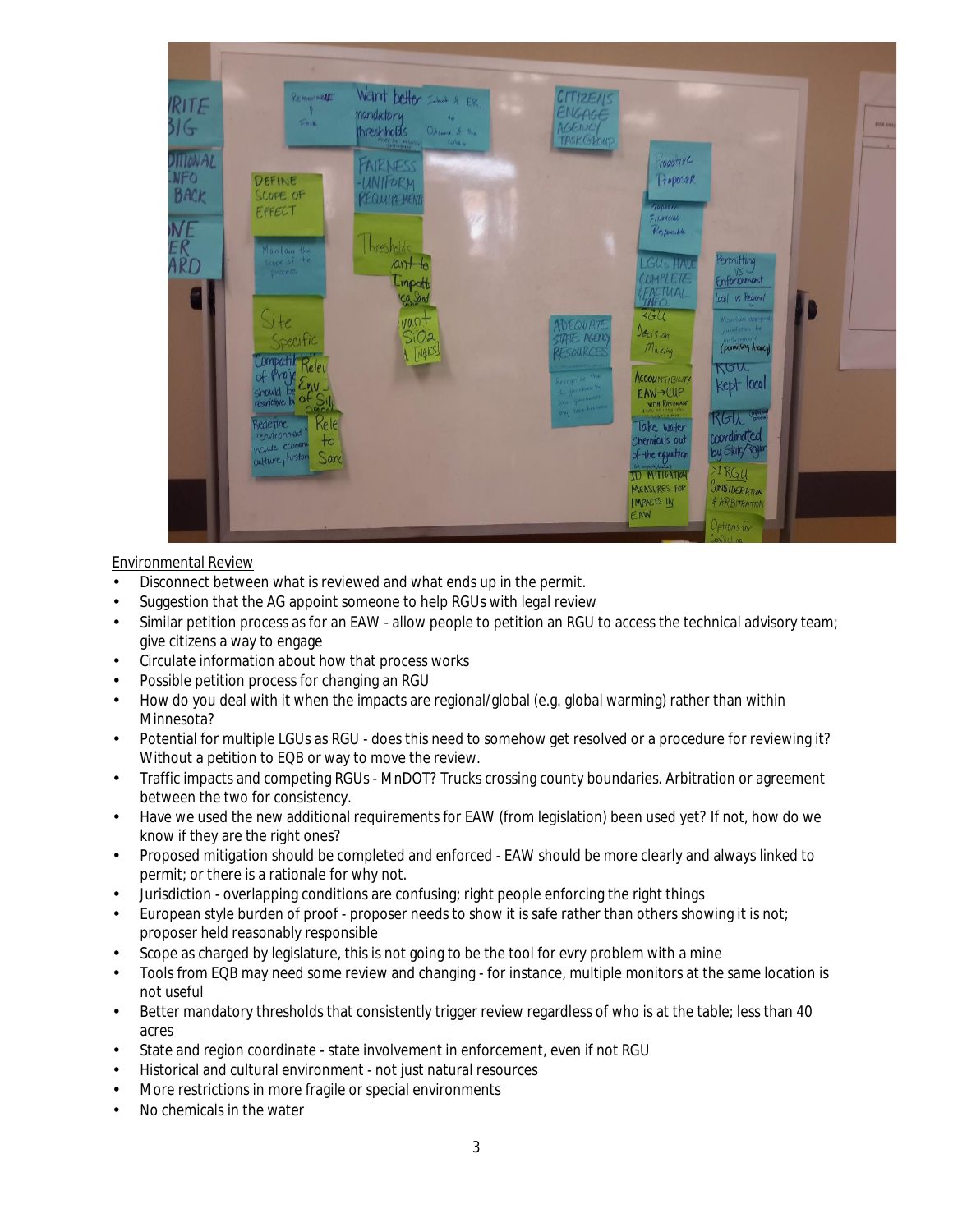- Define scope of effect early in process
- EAW should include mitigation for all types of impacts  $\overline{a}$
- RGU arbitration if more than one especially when there might be conflicting opinions between a county and  $\mathbf{r}$ a township
- Better definitions for silica sand and the project changes should be relevant to SILICA thresholds there,  $\epsilon$ compared to what has always been mined.
- Site-specific every site is different, can the ER goals cover all of them?  $\mathbf{r}$
- Jurisdiction v Review v Enforcement
- Only decision really is about whether the information has been provided.

#### **3:00 NEXT STEPS**

- Group check-out on the meeting process and/or content. l,
- Plans for May 16<sup>th</sup> meeting: DNR Reclamation and Geology overview and interests  $\hat{\mathbf{r}}$
- Propose running meetings from 10 to 3:30 (instead of 3 PM). Ŷ,
- Doodle Poll planning/participation ä,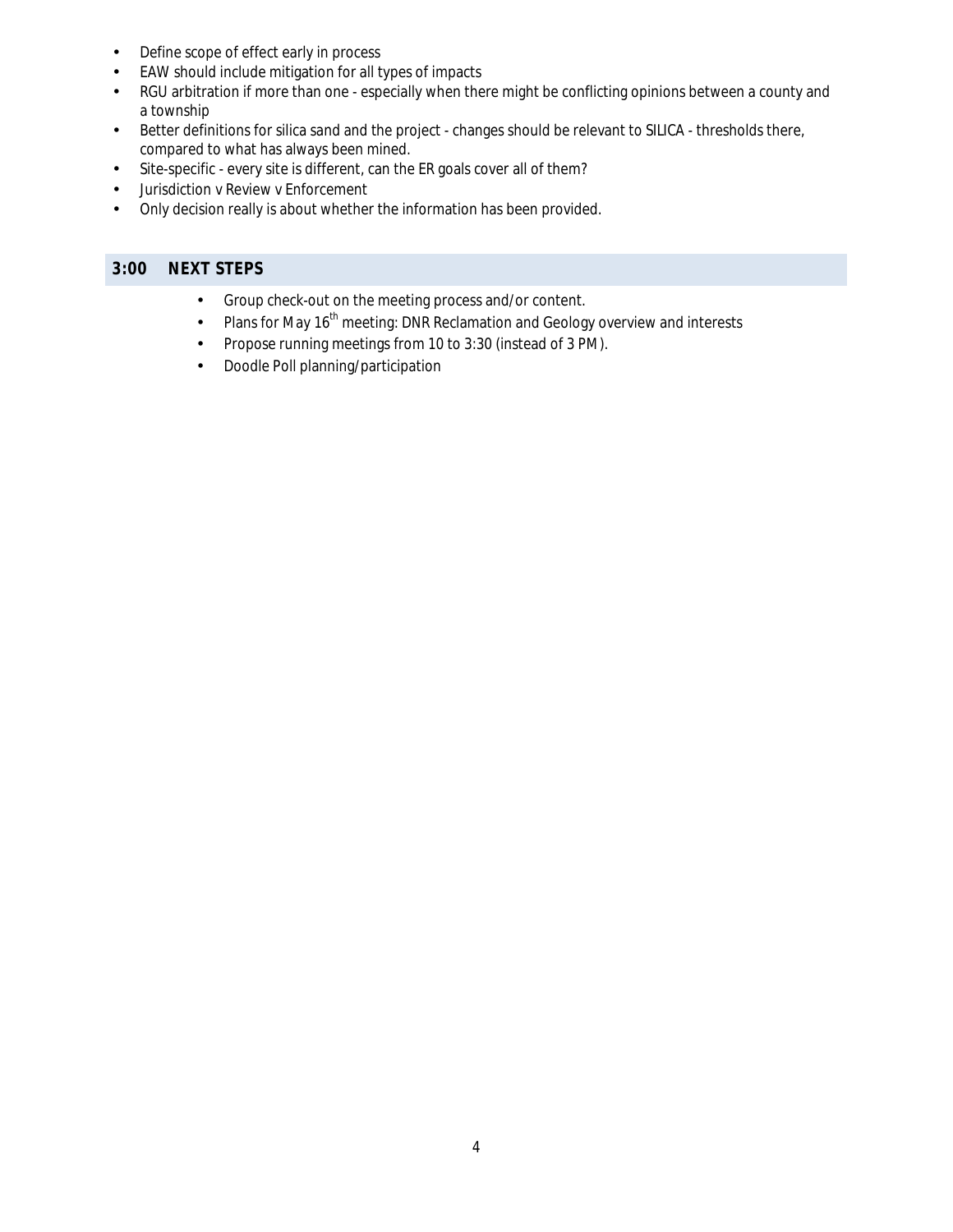## **Silica Sand Advisory Panel Environmental Review Interests**

|                  | Better define Scope    | <b>Reasoned Thresholds</b> | Informed RGU      | Address Impacts            | Adequate State       | Assure Appropriate   |
|------------------|------------------------|----------------------------|-------------------|----------------------------|----------------------|----------------------|
|                  |                        | and requirements           |                   |                            | Resources to assist  | Jurisdiction         |
|                  | $\overline{A}$         | B                          | $\mathsf{C}$      | D                          |                      |                      |
|                  | Define scope of        | Reasonable & Fair          | Citizens engage   | Identify mitigation        | Adequate State       | Permitting vs        |
|                  | effect                 |                            | agency task group | measures for               | agency resources for | enforcement          |
|                  |                        |                            | (ex. Petition)    | impacts in EAW             | environmental        | Local vs Regional    |
|                  |                        |                            |                   |                            | review               |                      |
| $\overline{2}$   | Maintain the scope     | Intent of                  |                   | Take water                 | Recognize that the   | Maintain appropriate |
|                  | of the process         | environmental              |                   | chemicals out of the       | EQB guidelines for   | jurisdiction for     |
|                  |                        | review to outcomes         |                   | equation (all              | local government     | enforcement          |
|                  |                        | of the rules               |                   | companies/business)        | may have limitations | (permitting agency)  |
| $\overline{3}$   | Site specific          | Want better                |                   | Accountability             |                      | RGU kept local       |
|                  |                        | mandatory                  |                   | EAW--> CUP with            |                      |                      |
|                  |                        | thresholds                 |                   | rationale                  |                      |                      |
|                  |                        | (including land            |                   |                            |                      |                      |
|                  |                        | transfer                   |                   |                            |                      |                      |
|                  |                        | transparency)              |                   |                            |                      |                      |
| $\overline{4}$   | Relevant to SiO2       | Relevant to SiO2           |                   | <b>RGU Decision making</b> |                      | RGU coordinated by   |
|                  | Sand (NAICS?) (A4)     | Sand (NAICS?) (A5)         |                   |                            |                      | State/region         |
|                  |                        |                            |                   |                            |                      | (enforcement         |
|                  |                        |                            |                   |                            |                      | concerns)            |
| 5                | Relevant to            | Relevant to                |                   | LGUs have complete         |                      | >1 RGU               |
|                  | environmental          | environmental              |                   | and factual                |                      | Consideration and    |
|                  | impacts of silica sand | impacts of silica sand     |                   | information (C2)           |                      | arbitration          |
|                  | operations (B5)        | operations (A5)            |                   |                            |                      |                      |
| $\boldsymbol{6}$ | Compatibility of       | Thresholds                 |                   | Proposer Financial         |                      | Options for          |
|                  | project                |                            |                   | responsible                |                      | conflicting RGU's    |
|                  | -should be more        |                            |                   | (reclamation               |                      |                      |
|                  | restrictive by area    |                            |                   | bond/mitigation)           |                      |                      |
| $\overline{7}$   | Redefine               | Fairness                   |                   | Proactive proposer         |                      |                      |
|                  | "environment" to       | -uniform                   |                   | (responsible for           |                      |                      |
|                  | include economy,       | requirements               |                   | people health,             |                      |                      |
|                  | culture and history    |                            |                   | environments and           |                      |                      |
|                  |                        |                            |                   | property)                  |                      |                      |